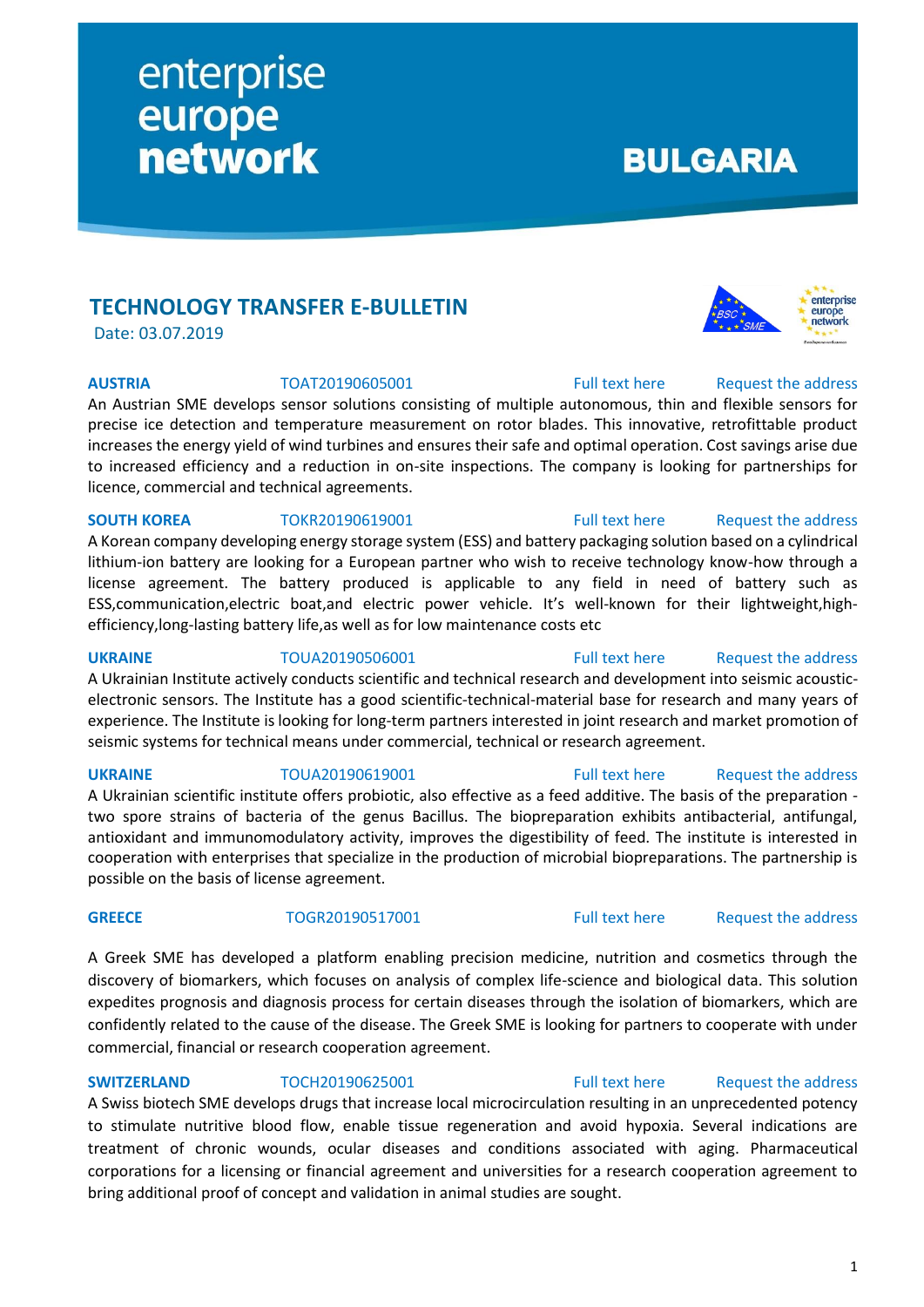## **AUSTRIA** TOAT20190613001 [Full text here](https://een.ec.europa.eu/tools/services/PRO/Profile/Detail/6bdb3bce-7407-4a26-aa05-6da39fa64915) Request [the address](http://www.een.bg/index.php?option=com_rsform&formId=13)

An Austrian company developed a software for optimization of existing concrete mixtures and the design of new ones, with new materials, tailored for specific applications. Concrete mixtures can be achieved 10x faster and resulting mixtures are 6x stronger. Reduction of cement content in mixtures and usage of alternative constituents reduces costs and CO2 emissions of new mixtures. The Austrian company is interested in license, joint venture, technical and research and financial agreements.

**CROATIA** TOHR20190301001 [Full text here](https://een.ec.europa.eu/tools/services/PRO/Profile/Detail/4cd47da2-fa9d-4367-a931-0feebd6da734) Request [the address](http://www.een.bg/index.php?option=com_rsform&formId=13) A Croatian company has developed an innovative method of tracking objects in 3D multi-camera environment. The method includes a panoramic camera, PTZ (Pan Tilt Zoom) full body camera, auto zoom and auto-tracking of people over a wide area. They also feature high-resolution 3D stereo images. The 3D position is marked for each pixel in the stereo image for easy, automated and fast 3D mapping. Looking to sign a joint venture, technical cooperation or commercial agreement with technical assistance.

**SLOVENIA** TOSI20190619001 [Full text here](https://een.ec.europa.eu/tools/services/PRO/Profile/Detail/e68a518f-e544-4710-9792-893d84061a94) Request [the address](http://www.een.bg/index.php?option=com_rsform&formId=13) A Slovenian company dealing with swimming pool filtration technology is offering their patented two-way sand filter and a method for swimming pool water filtration with high efficiency, to partners from EU and beyond. License agreement will be signed.

## **AUSTRIA** TOAT20190523001 [Full text here](https://een.ec.europa.eu/tools/services/PRO/Profile/Detail/05371207-5678-4939-97aa-f097d4e72aca) Request [the address](http://www.een.bg/index.php?option=com_rsform&formId=13)

An Austrian company has developed a platform for virtual exploration, simulation, and verification of microprocessor architectures. Via a generator tool, a microprocessor architecture description can be automatically transformed into a simulator software tool for the respective microprocessor architecture within minutes with outstanding performance. So the duration and costs of the whole simulation process can be extremely reduced. The company is looking for technical cooperation agreements.

A German SME active in the field of biogas plants offers its engineering knowhow for sustainable production of electricity and its access to process technology and equipment.Core competences among others are the processing and treatment of industrial and municipal sludge, organic waste, and agricultural residues. A new focus is given to chicken dung handling. The company offers licence agreements and is looking for partners that are interested in a commercial agreement with technical assistance.

An Italian start-up company in the agricultural sector has patented a new soil-mulching system, without the disadvantages of traditional system in terms of disposal and environmental impact. Company is looking for partners to sign a license agreement or a commercial agreement with technical assistance.

Continuous measurement of lactate during emergency or intensive care is very important as it is a critical parameter to lactate acidosis and the mortality rate. A group within a German research institute, specialised in bio-electro-mechanical systems and sensors therefore seeks partners to develop a new lactate potentiometry based sensing approach that would eliminate the problems from currently used enzymes. Envisaged partnerships are a research or technical co-operation or a license agreement.

## **SWITZERLAND** TOCH20190605001 **Full text here** Request the address

A Swiss research institute has invented and tested a new topology for switched mode power converters. Combined with the right method of control, this nearly eliminates switching losses and allows designs with >99% of efficiency (high energy savings). Also, electromagnetic interferences (EMI) are considerably reduced. On top of all its advantages, this new topology is simple and easy to drive. The institute is now looking for cooperation in form of licensing and further development.

## **GERMANY** TODE20190513001 [Full text here](https://een.ec.europa.eu/tools/services/PRO/Profile/Detail/419f7e95-55dd-472a-9398-6e63d53d31e6) Request the address

# **ITALY TOIT20190531001 TOIT20190531001 Full text here** Request the address

## **GERMANY** TODE20190617001 [Full text here](https://een.ec.europa.eu/tools/services/PRO/Profile/Detail/8d3ab7ed-ed4f-45fa-a8a6-09de85b9adc3) Request [the address](http://www.een.bg/index.php?option=com_rsform&formId=13)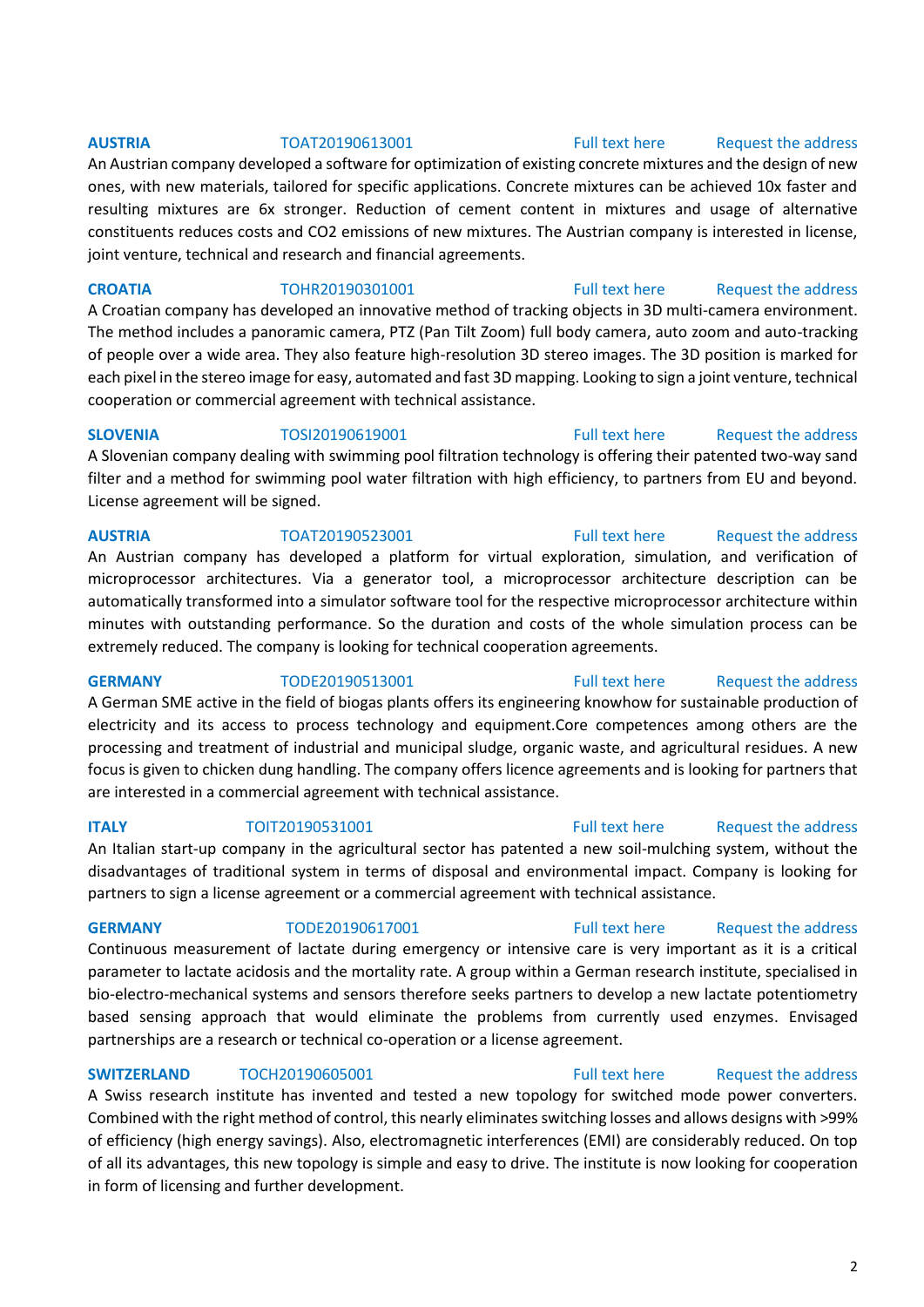## **ITALY TOIT20190513001** [Full text here](https://een.ec.europa.eu/tools/services/PRO/Profile/Detail/d67df830-c75d-4fed-8ac8-92d83927dc56) Request the address

Italian bio-informatics SME offers a system for RiboNucleicAcid RNA-seq analysis of different grapevine genome cultivars. It's a knowledge base implementing a set of bioinformatics tools for the analysis of grapevine genomes, focused to improve knowledge of its varieties on adaptability to different climatic conditions, phenological phases, diseases, geographic locations. Wine producers, agriculture farm, agro-industry firm partners are sought for technical cooperation and/or license agreement.

**ITALY TOIT20190513002** [Full text here](https://een.ec.europa.eu/tools/services/PRO/Profile/Detail/76c4d47b-d8ae-45c2-8cb2-5519bcfea40f) Request the address Italian biotech SME, focused on translational oncology, discovered an innovative technology for re-engineering natural products and created a novel, organic new small molecule to be exploited for melanoma treatment. The new drug is of natural origin and comprises characterized scaffolds and pharmacophores with anti-proliferative, tumor-selective actions. Biotechnology and pharmaceutical industry are sought for license or financial agreements.

**ITALY TOIT20190524001** [Full text here](https://een.ec.europa.eu/tools/services/PRO/Profile/Detail/c0cd577d-3505-4afe-b084-1d2c034dec08) Request the address Italian biotech spin-off company working in the oncology field, integrated with clinical activities of a research institute, offers a broad range of diagnostic tool, from molecular diagnostic to pathology and cytofluorimetry. The methodology is aimed to the diagnostic needs of clinicians and laboratories. Biotech, pharmaceutical and research companies are sought for joint venture and/or research cooperation agreements.

**SPAIN** TOES20190513002 [Full text here](https://een.ec.europa.eu/tools/services/PRO/Profile/Detail/549a06fa-4ce8-4b85-9110-3040be33ede6) Request the address A Spanish biomedical research and networking center has developed a new family of innovative amphiphilic copolymers and terpolymers. These new compounds form bioactive polymeric nanoparticles, which can be used for the treatment of skin and bone diseases. The research center is looking to establish license, research or technical cooperation agreements with industrial partners either from Biotech or Pharma sector to enter preclinical collaboration or developing proof of concepts.

A Brussels-based international NGO established in 1947 at the UNESCO in Paris is willing to join a H2020 consortium for SU-DRS01-2018-2019-2020 (deadline: 22 August 2019). They have proven expertise in the role of women in post-conflict areas and how to involve women more in the peace negotiations and in the discussions for the reconstruction of a zone or a country. They have a track record of success in H2020 projects, having been part of Family platform, Dorian (health) and Circ4Life.

A Spanish Research Institution has developed an Electrolyte-Gated Field-Effect Transistor (EGFET) with enhanced electrical stability. These new EGFETs operate in aqueous environment, and are stable for more than 12 hours under uninterrupted operation, greatly surpassing current state-of-the-art EGFETs. The increased stability makes them suitable for real life applications. Industrial partners are sought to collaborate through patent licence and research cooperation agreements.

**FRANCE** TOFR20190606001 [Full text here](https://een.ec.europa.eu/tools/services/PRO/Profile/Detail/63c80b6f-17ae-4569-a95b-dfb5b0278863) Request the address

The French company has developed a handy manual shovel to clean narrow places like sewers, wells, septic tanks… as well as foundations of pylons that can be used by a single operator. The shovel is powerful, compact and easy to use everywhere. The company is looking for manufacturers of tools for civil work. Cooperation would be based on a licence agreement or patent assignment.

**ITALY TOIT20190621002** [Full text here](https://een.ec.europa.eu/tools/services/PRO/Profile/Detail/ae8cca0a-be68-4793-9838-8b8ed4310090) Request the address An Italian company patented a technology for multiparametric characterization of micro and nanoparticles for a cheaper, faster and efficacious characterization in biological, industrial and environmental complex fluids and effective quality control processes during lab scale or industrial production. Continuous Flow Analysis of particles in fluids coupled with Flow Field Factionary devices is possible. Technical partnerships and/or commercial agreement with technical assistance are sought.

## **BELGIUM** TOBE20190606001 [Full text here](https://een.ec.europa.eu/tools/services/PRO/Profile/Detail/f5c3c129-af48-4c06-9174-a0865377022c) Request the address

## **SPAIN** TOES20190529001 [Full text here](https://een.ec.europa.eu/tools/services/PRO/Profile/Detail/b5daf0c8-cfd5-4265-8e3f-7fe9d67ed9e1) Request the address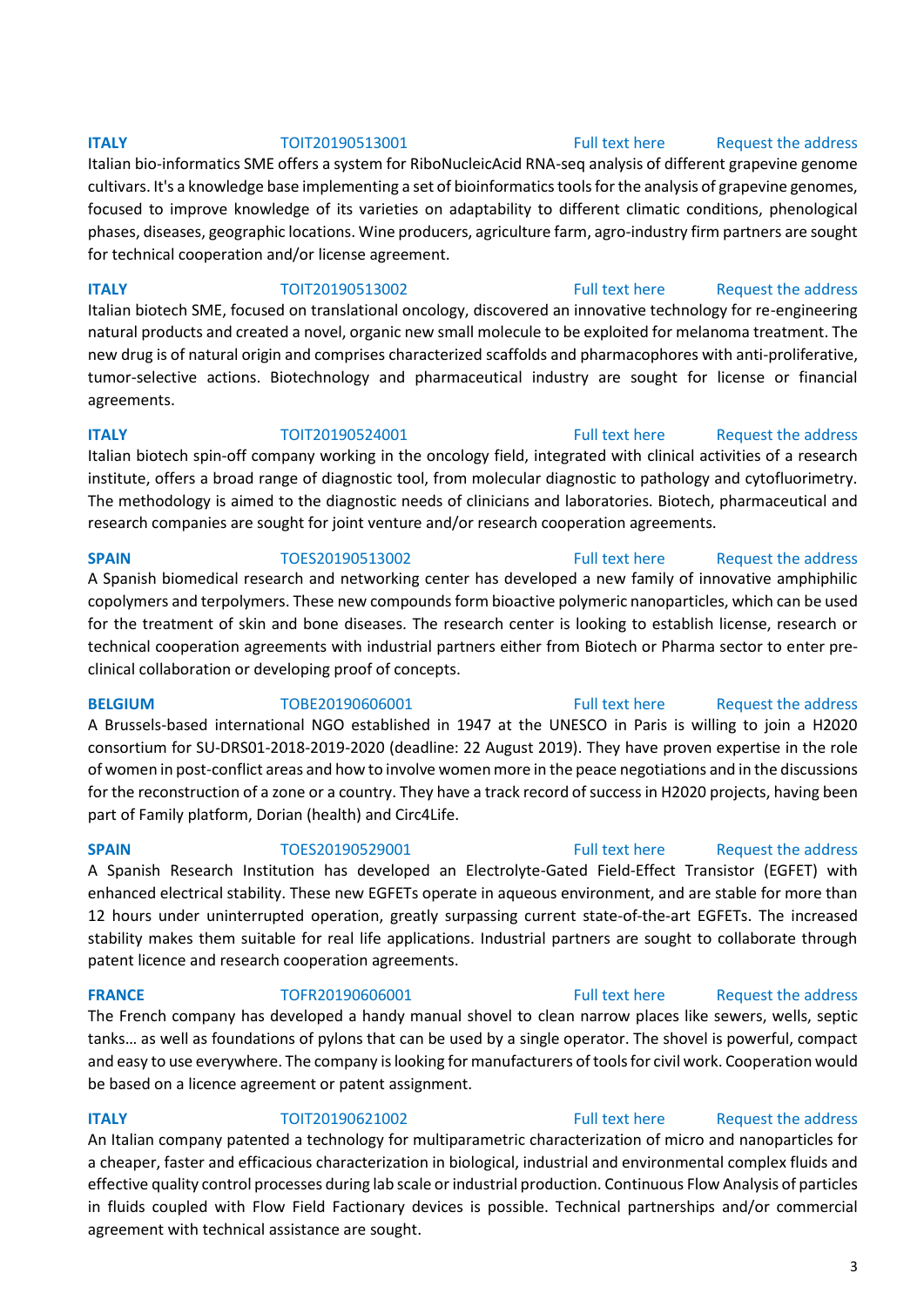A German company has developed an innovative process to degrease industrial surfaces.They hold patents for Europe, USA, Japan and China. The technology has already accessed markets and proved fully functional. Current technologies are quite complex, expensive and solvent based. The offered solution has almost no environmental impact due to: - liquid-free cleaning - no chemical additives - lower operation costs Partners are sought for license agreement.

## **SPAIN** TOES20190516001 [Full text here](https://een.ec.europa.eu/tools/services/PRO/Profile/Detail/d8c9686e-2025-4ef1-bb06-8139bf65a188) Request the address

A Spanish company offers a complete set of services for IoT implementation in companies and entities. The IoT solutions, fully integrated, collect and analyse data, finding tendencies and providing valuable information for decision making. Its experts (specialised on big data and software development) will develop the MVP (Minimum Viable Product) test it and bring it to the market. Partnership sought is a service, technical, research or commercial agreement with technical assistance.

**HUNGARY** TOHU20190613001 [Full text here](https://een.ec.europa.eu/tools/services/PRO/Profile/Detail/cf5f7524-9586-4032-8ba1-188fc471a014) [Request the address](http://www.een.bg/index.php?option=com_rsform&formId=13)  A small Hungarian family-owned SME specialized in garment production and IT solution development is offering a new construction method that is entirely different from the empiric methods used for garment pattern construction. It shortens the pattern design time by around two order of magnitude. The technology can be used for garment production and small scale customized or made-to-measure garment production. The company is looking for a joint venture partner to set up a new legal entity.

**CYPRUS** TOCY20190415001 [Full text here](https://een.ec.europa.eu/tools/services/PRO/Profile/Detail/0058df4c-806d-4f17-b708-43562fb198f7) Request the address Α Cypriot engineering SME, specialized in waste management offers an innovative, tested and confirmed solution for the WtE industry, based on the molten slag principle adopted from metallurgy industry, with both environmental and economic advantages. The solution can be customized according to client needs. Waste management industries, engineering companies, municipalities and city councils are sought for joint venture agreement or commercial agreement with technical assistance.

A young UK company holds a global exclusive license to make silica particles in a more controlled way and also a more economical way. The particles react with ligands to give a very controlled way to tune surface properties of coatings for hydrophobicity, anti-icing, scratch-proofing etc. The particles and know-how for further modifications are available to formulators of resins, paints and coatings under commercial agreements with technical assistance.

## A non-profit Spanish research institute from Madrid has developed a laminar composite material simultaneously having excellent structural properties and high energy storage efficiency. The cooperation types are license and research cooperation agreements, preferably with companies in the automotive and aviation fields.

## **SPAIN** TOES20190624002 [Full text here](https://een.ec.europa.eu/tools/services/PRO/Profile/Detail/cc5029c0-d924-4fef-ba3f-7d1de0326ad3) Request the address

A non-profit Spanish research institute from Madrid has developed a novel inexpensive and scalable molecular reactor method for the synthesis of 2D metal oxides (Co3O4, Fe2O3, MnO2, NiO etc). These nanosheets demonstrated excellent Li-ion storage performance when tested as anode material in Rechargeable Li-ion batteries. The cooperation types are license agreements and technical cooperation agreements.

**SPAIN** TOES20190530002 [Full text here](https://een.ec.europa.eu/tools/services/PRO/Profile/Detail/231dc766-c09c-44f5-9608-986baf8d2a63) Request the address A non-profit Spanish research institute from Madrid has designed and synthesized metal oxide cathodes for Mg batteries. Superior intercalation of Mg-ions results in the high energy density. Cathodes of high capacity (up to 250 mAh/g) and ultralong life (>3000 cycles). They are interested in license and technical cooperation agreements.

## **GERMANY** TODE20190618001 [Full text here](https://een.ec.europa.eu/tools/services/PRO/Profile/Detail/c6f3db48-b978-498a-b1df-38d549e5ca0f) Request the address

## **UNITED KINGDOM** TOUK20190701001 [Full text here](https://een.ec.europa.eu/tools/services/PRO/Profile/Detail/c5e8346b-7345-4a80-8293-82d051633ee0) Request the address

## **SPAIN** TOES20190530001 [Full text here](https://een.ec.europa.eu/tools/services/PRO/Profile/Detail/697bbc9d-9761-433e-ada4-8889af937ae9) Request the address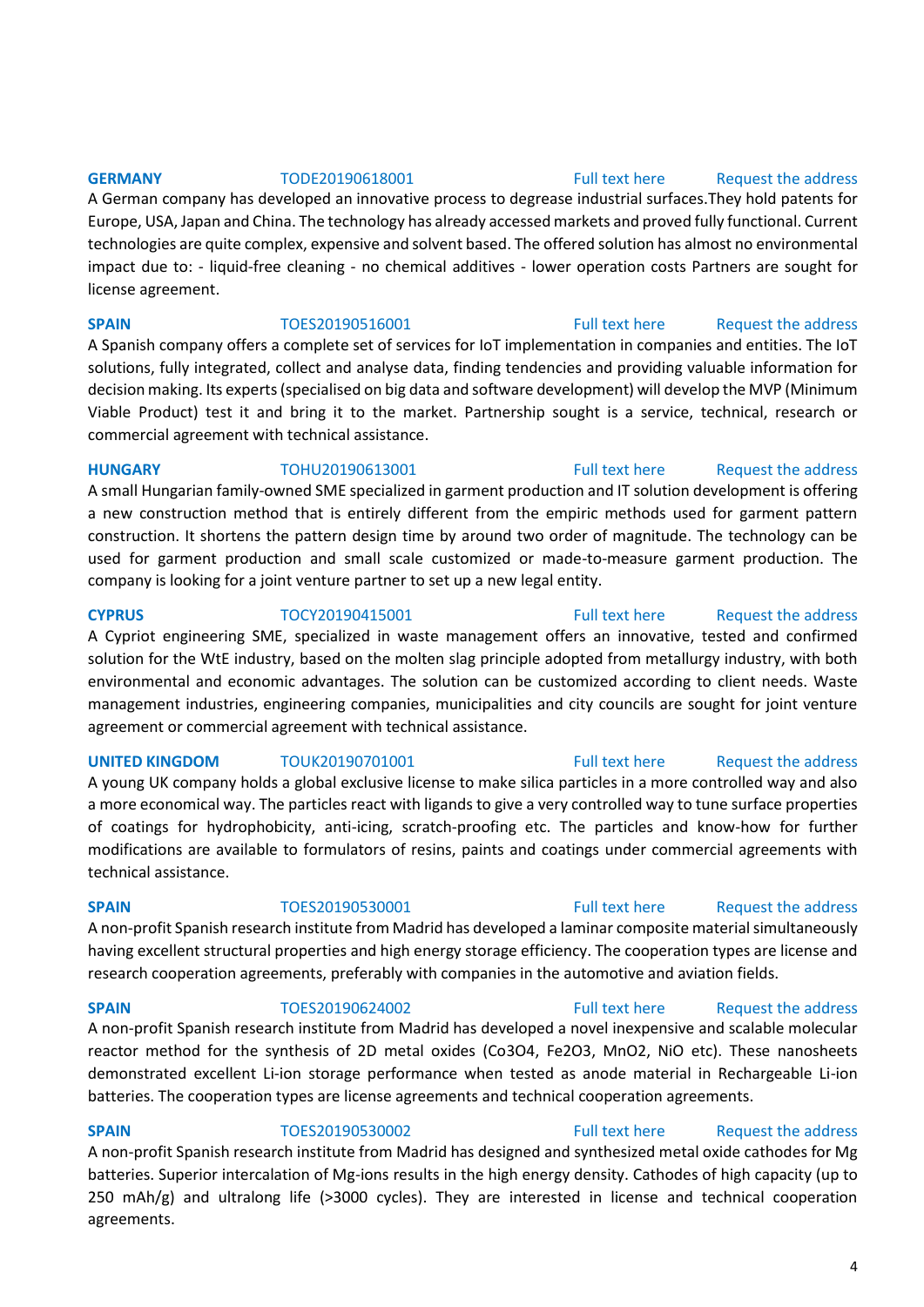## **UNITED KINGDOM** TOUK20190624002 **Full text here** Request the address

A UK research institute seeks a lead partner for H2020-SC5-23-201, Multi-stakeholder dialogue platform to promote nature-based solutions call. The research institute can contribute expertise in science policy interface, water and related policies, market research, organising workshops and international collaboration. A research partnership is envisioned.

## **SINGAPORE** TOSG20190619001 [Full text here](https://een.ec.europa.eu/tools/services/PRO/Profile/Detail/23a0f20d-a8ab-403c-9eaf-eff621d6336c) Request the address

A Singapore SME has developed the world's first and only PPC (plant protein composite) bio-ink and 3D printed bioscaffold, one of the key components needed for regenerative medicine, tissue engineering, cancer research and 3D cell culture applications. The Singapore SME is seeking licensing and commercial partnerships with technical assistance with MNEs or SMEs of all sizes.

**SLOVENIA** TOSI20190613001 [Full text here](https://een.ec.europa.eu/tools/services/PRO/Profile/Detail/bc4facd5-cfa5-4342-ad76-d8efccb67d2b) Request the address

A Slovenian research institute is offering an algorithm for activity recognition with a smartphone and an optional wristband. The algorithm uses context-specific machine-learning models and therefore does not depend on the position of the smartphone on the body. The algorithm outperforms several consumer devices in terms of accuracy in real-life setting. The algorithm is available via licensing or technical cooperation agreement to companies and researchers developing wellbeing applications.

## **THE NETHERLANDS** TONL20190603001 [Full text here](https://een.ec.europa.eu/tools/services/PRO/Profile/Detail/92a2f735-9eaf-4570-894d-b9a93940177e) Request the address

A Dutch multinational pharmaceutical company focusses on therapeutic product development in the fields of immuno-oncology and immunologic diseases, using its proprietary transgenic mouse platforms producing human antibodies: common and heavy-chain only antibodies. The company is looking for partners within immuno-oncology or immunologic diseases to license the human antibody platform to, or for product codevelopment partnering. A research cooperation agreement or a license agreement is foreseen.

## **THE NETHERLANDS** TONL20190620001 [Full text here](https://een.ec.europa.eu/tools/services/PRO/Profile/Detail/f972754f-e8d7-4bee-ab03-ecab1781061e) Request the address

A Dutch spin-off SME is specialized in nanoimprint lithography. Most important advantage is the ability to make very high resolution nano and micro structures on large wafers of up to 300 millimetres at easy scalable volume and low costs through a reduction of process steps. The SME is interested in commercial agreements with technical assistance to companies interested in developing and producing both low and high volume wafer based nanostructured products.

## A UK-based ICT SME specialising in helping companies solve complex data challenges, has developed a low-cost cloud-based data discovery software solution to support company needs for data governance and regulatory initiatives such as GDPR, Solvency II, and International Financial Reporting Standards. Commercial partners are sought to collaborate in market-testing the GDPR focused solution and find new customers under licensing agreements.

A Singapore SME has developed a faster and more sustainable column-less plant extraction method that is liquid-to-liquid and non-ethanol based and optimises the yield of bioactives from botanicals with zero waste. Suited for the food/ agricultural industry and research institutes, it can offer Halal-certifiable, mass market access to high purity plant extracts at low production costs. The SME seeks licensing/commercial partnerships with technical assistance with MNEs/SMEs of all sizes.

sought under research cooperation agreement.

**SPAIN** TOES20190403001 [Full text here](https://een.ec.europa.eu/tools/services/PRO/Profile/Detail/9150fa32-e5d1-49d9-b2a4-4424f9731dea) Request the address Spanish SME geoinformatics consultancy offers services and expertise in geographical information systems (GIS) tools for emergency incident management, this includes dispatching and tracking, real-time operational simulation of the progression and behaviour of forest fires, assessment of fire risk, creation of vegetation fuel

maps through novel remote sensing techniques. Partners interested in cooperation in future R&D proposals are

## **UNITED KINGDOM** TOUK20190314003 [Full text here](https://een.ec.europa.eu/tools/services/PRO/Profile/Detail/0195163e-4dce-4794-850a-e1832c46c6d2) Request the address

## **SINGAPORE** TOSG20190626001 [Full text here](https://een.ec.europa.eu/tools/services/PRO/Profile/Detail/8ca63db2-308e-4c55-b1c1-3cdbbdb501e2) Request the address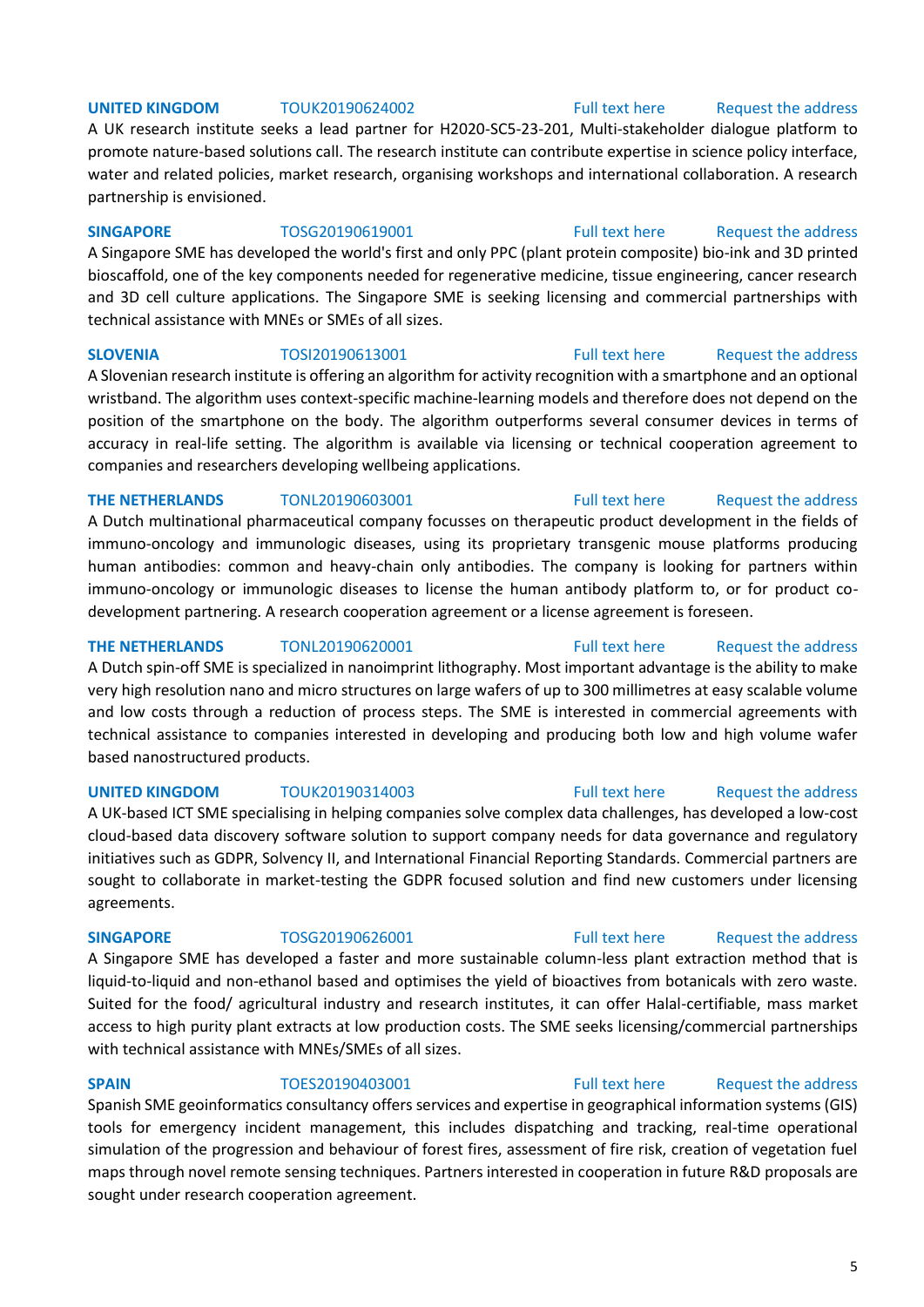A Czech biotech SME offers its expertise in protein engineering, computational approaches and related state-ofthe-art software tools. They provide powerful protein optimization services e.g. thermal stabilization of proteins for medical applications or effective enzymes for production of fine chemicals. Partners sought are companies or R&D organisations utilising such proteins in their industrial processes or within research projects for commercial or research cooperation agreement.

**ITALY TOIT20190614001** [Full text here](https://een.ec.europa.eu/tools/services/PRO/Profile/Detail/23efb1cb-6cfd-4fda-a035-4717bdd6ebe5) Request the address

An Italian research team has developed a C-band dual-polarization Doppler weather radar. The radar is capable of providing seamless monitoring of precipitation within a distance of 150 km from the radar from which products for a variety of applications can be obtained (eg. upcoming of dangerous weather conditions). The researchers are interested in technical cooperation agreements.

A German SME would like to develop a wave energy converter further. The converter based on the "New Bristol Cylinder" concept - a known but unexplored concept. The company seeks for cooperating and self-financing partners in research, engineering and demonstration activities. Cooperation is possible via a research/technical cooperation agreement, preferably in joint projects with industrial partners and research partners who are prepared to take coordination role or under a financial agreement.

## **GERMANY TODE20190618003** [Full text here](https://een.ec.europa.eu/tools/services/PRO/Profile/Detail/36cc8283-dd57-4798-8361-eb35218b4689) Request the address

A German diagnostic SME has developed an auto-fluorescence analyser technology for non-invasive and invasive medical applications. The technology is based on a real-time measurement of the NADH enzyme. The functional prototype is able to detect the oxygen level and the vitality of the tissue, which is relevant in numerous diagnostic contexts. The company is looking for a partner interested in production and marketing within a license agreement or commercial agreement with technical assistance.

**ITALY TOIT20190528001** [Full text here](https://een.ec.europa.eu/tools/services/PRO/Profile/Detail/ca3b41b6-6236-4c07-918f-2db2d2ec3c31) Request the address An Italian company working in aeronautic field has developed software and APPs in order to manage maintenance, operation, logistics, technicians/pilots training for last generation aircraft. The SME makes data analysis to optimize the handling of the fleet and the warehouse. The considered type of agreement is commercial agreement with technical assistance with companies/partners of public and private transports interested to adopt the proposed solution.

An Italian ICT company has developed a catch tracking system using APP, QR Code and batch management and supervision software able to manage fleets of fishing boats or fish markets. The SME is looking for partners interested both to test and to further develop and to optimize the system. The types of agreements sought are technical cooperation and financial agreement.

A Catalan SME developing advanced medical devices and therapies for the treatment of disorders of the cardiovascular system is seeking startups with new solutions and ideas for vascular therapies for technical cooperation agreements. This request is part of an open innovation challenge.

**SPAIN** TRES20190624001 [Full text here](https://een.ec.europa.eu/tools/services/PRO/Profile/Detail/1caa9ecd-90ca-4ccd-8dfe-446b9a890fce) Request the address A Spanish SME that produces cakes, biscuits, nougat, and Christmas specialties, is looking for a technology/system that allows reducing the amount of sugar and fat in the final products without reducing the organoleptic properties. The technology should be applicable at an industrial level. The company is looking for a technical cooperation agreement.

## **THE NETHERLANDS** TRNL20190513001 [Full text here](https://een.ec.europa.eu/tools/services/PRO/Profile/Detail/cb3f4878-e1b8-4f6c-a587-e5ff8a66a69c) Request the address

A Dutch bakery and specialist in the manufacturing of fine tasting Middle Eastern food treats is looking for cookies production equipment to scale up their bakery process. The company wants to increase their production to an industrial scale. For this purpose they are interested in machines which help to automate and optimize

## **CZECH REPUBLIC** TOCZ20190529001 [Full text here](https://een.ec.europa.eu/tools/services/PRO/Profile/Detail/ed1a942e-078c-433c-ac3c-edc6ca306bce) Request the address

## **GERMANY** TODE20190619001 [Full text here](https://een.ec.europa.eu/tools/services/PRO/Profile/Detail/d59f5f2a-432e-4127-bbcb-43441e80e0ed) Request the address

## **ITALY TOIT20190610001** [Full text here](https://een.ec.europa.eu/tools/services/PRO/Profile/Detail/355bb6b9-b5c9-46b5-bf8a-547e44081f7e) Request the address

## **SPAIN** TRES20190617001 [Full text here](https://een.ec.europa.eu/tools/services/PRO/Profile/Detail/fd8fa10a-3ec1-4d48-af16-ca114ae10ba3) Request the address